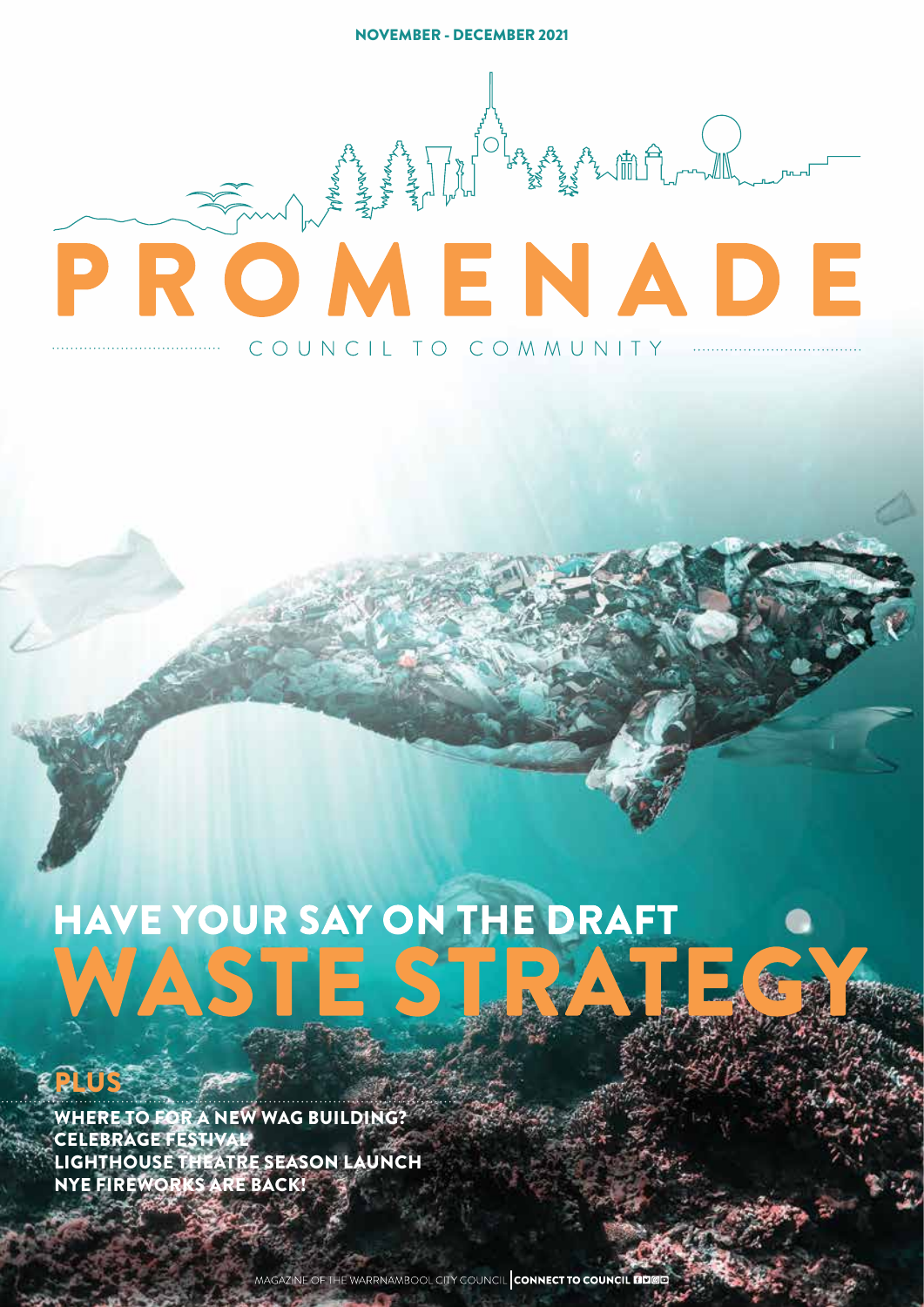## CONNECT TO COUNCIL

Postal address Warrnambool City Council P.O Box 198, Warrnambool 3280 Telephone: 03 5559 4800 contact@warrnambool.vic.gov.au

Live Chat Top right corner of **www.warrnambool.vic.gov.au**

Website **www.warrnambool.vic.gov.au**

Connect Warrnambool Get more from where you live **www.connectwarrnambool.com.au**

Have your say Find out how to have your say by vistiting **www.yoursaywarrnambool.com.au**

COUNCIL MEETINGS

December 6, 5.45pm, Reception Room, 25 Liebig Street Warrnambool. Meeting livestream available at www.warrnambool.vic.gov.au/ council-meeting

## YOUR COUNCILLORS

Cr. Richard Ziegeler, Mayor 0437 928 490 rziegeler@warrnambool.vic.gov.au 

Cr. Debbie Arnott, Deputy Mayor 0438 034 169

darnott@warrnambool.vic.gov.au 

Cr. Otha Akoch 0437 906 424 oakoch@warrnambool.vic.gov.au

Cr. Ben Blain 0437 900 646 bblain@warrnambool.vic.gov.au

Cr. Vicki Jellie 0437 937 810 vjellie@warrnambool.vic.gov.au

Cr Angie Paspaliaris 0418 595 745 apaspaliaris@warrnambool.vic.gov.au

Cr. Max Taylor 0438 091 575 mtaylor@warrnambool.vic.gov.au

## MINUTE WITH THE MAYOR

In my first mayoral column I acknowledge the great honour that it is to be mayor of Warrnambool City Council and I take the opportunity to thank my predecessor, Cr Vicki Jellie, who did such a wonderful job of leading a completely new group of novices and forming them into an effective and responsive Council.

hat a dramatic shift we have enjoyed in recent weeks with the opening up of our lifestyles to something approaching our pre-pandemic ways.

Our high vaccination rates have meant that we have been able to gradually enjoy a freedom of movement that has been disrupted by COVID-19 since early 2020.

We're seeing more people out and about and we can expect a great influx of people to our city as we move into the holiday season.

That's something our businesses have been anticipating and keenly preparing for. The scanning of QR codes is now becoming habitual and I have noticed that people almost seem a little proud that

## WHERE TO FOR THE WAG?

Council wants to hear the Warrnambool community's views about a preferred site for a new Warrnambool Art Gallery (WAG) building.

This important question follows<br>
community engagement in April<br>
this year when the Warrnambool<br>
community was asked to suggest ideas his important question follows community engagement in April this year when the Warrnambool about how WAG should look and function in the future.

Mayor Cr Richard Ziegeler said the move to review WAG's strategic direction was brought about by the challenges now being experienced in the existing building.

"Due to limited space the WAG can show only a small fraction of its permanent collection, it does not have an appropriately sized, purpose-built space for its unique collection of Aboriginal artefacts and art work and nor does the existing building provide scope to generate a reasonable income," Cr Ziegeler said.

"A new building would not only be culturally enriching for the city, it would also allow the WAG to generate income while a revitalised gallery would be an economic driver as it would attract people to Warrnambool."



they can display their 'Double-Vaxxed' certificate.

If you or a friend is having trouble accessing your vaccination certificates, the team at the Warrnambool Library is there to help guide people through the process on a smartphone or provide advice on other means available to display your vaccination status. I understand that it doesn't take long and the Library Team are happy to help you with this free service.

Some important community consultation is under way right now: we have a Draft Waste Strategy out for comment and we are also looking at an upgrade or potential sites for a new building for the Warrnambool Art Gallery. Of course, we still have to secure funding for such a project but we want you to have your say. Please go to www.yoursaywarrnambool. com.au to find out more. Council really wants your comments, insights and ideas to help inform our decisions and direction.

#### Cr. Richard Ziegeler, Mayor

The feedback from stakeholders including the Aboriginal community, Friends of the Gallery, visitors to the city, educational institutions, social enterprise, business, philanthropists and tourism operators was considered in the strategic planning for the WAG.

After the April consultation a feasibility study was finalised which explored the advantages and disadvantages of a new building for the WAG at either the current Timor Street site or a new site at Cannon Hill.

"We need to know how the community feels about where a new WAG building would go if funding were available," Cr Ziegeler said.

 "A new building would mean that people could see more of the WAG's permanent collection, there would be a dedicated and appropriately reverent space for Aboriginal art and artefacts and we would also be able to host more visiting exhibitions.

'The value of Warrnambool collection is such that we have to ensure it's secure preservation for generations to come.

"The intention is also for a building that would allow the WAG to generate its own income through an expanded retail outlet, café and space for events."

> To find out more and have your say on the WAG, go to www.yoursaywarrnambool.com.au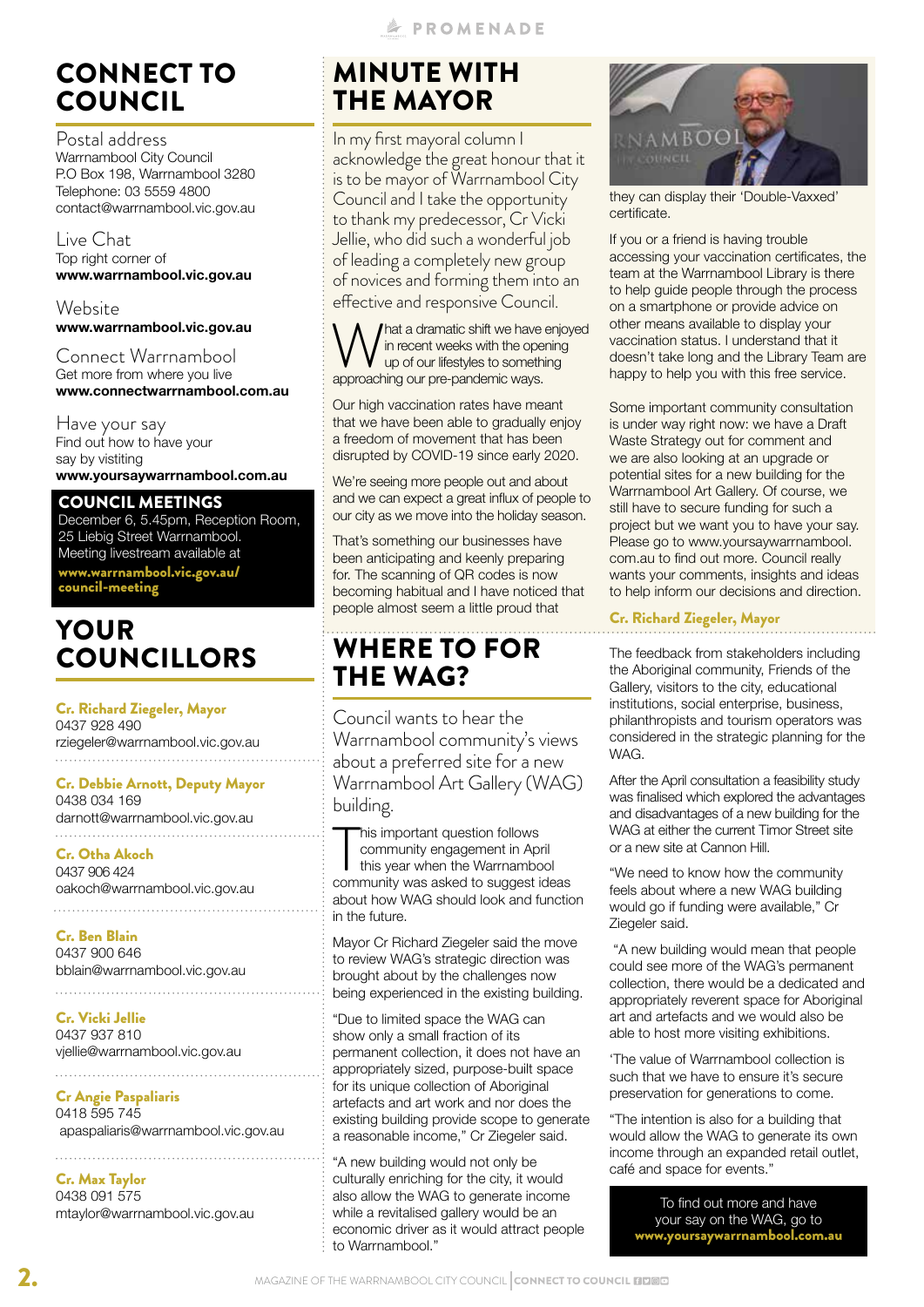#### **A PROMENADE**



## HAVE YOUR SAY ON WASTE

The Draft Waste Strategy 2021- 2025 is now out for public comment.

The proposed waste strategy builds<br>
on the completed work of the<br>
previous 2017-2021 strategy and<br>
looks to embrace new methods of waste he proposed waste strategy builds on the completed work of the previous 2017-2021 strategy and management with a key focus on waste reduction, reducing waste to landfill, exploration of new technologies and extensive community engagement and education programs.

"Managing waste responsibly is a key

function of council," Warrnambool Mayor Cr Richard Ziegeler said.

"Here in Warrnambool we moved early to the four-bin system, several years ahead of the deadline set by the Victorian Government.

"The system is working well. We are keeping hundreds of tonnes of material out of landfill, and the glass we're collecting is being crushed and used in local road building."

"The draft waste strategy charts the next four years in waste management, which will include container deposit legislation.

"The strategy is another step along the path to zero waste to landfill by 2040,

which is a big challenge but one which the community wants to work towards.

"Education is an important part of the strategy and we propose to work on littering and the impact is has on our waterways. We'll also encourage pet owners to continue to pick up after their dogs"

Visit www.yoursaywarrnambool.com.au to read the Draft Waste Strategy and submit your feedback. Alternatively, send your submission to: Draft Waste Strategy, Warrnambool

City Council, PO Box 198 Warrnambool VIC 3280

Submissions close on December 1, 2021.

## BREAD TAGS FOR WHEELCHAIRS

While some companies have shifted to cardboard bread tags, there's still a very good way to recycle the plastic ones.

**DROP YOUT plastic bread tags off at the Civic Centre at 25**<br>Liebig Street or Bakers Delight Warrnambool CBD and<br>you'll be supporting Aussie Bread Tags for Wheelchairs Liebig Street or Bakers Delight Warrnambool CBD and you'll be supporting Aussie Bread Tags for Wheelchairs.

First, the bread tags are sorted by colour at our school holiday program. The sorting station is set up and kids come and go as they like, taking the opportunity to have some quiet time while helping the environment.

Then, when we have enough, the tags go to South Australia where Transmutation - Reduce, Reuse and Recycle turns them into awesome products like the serving board that Lucy is holding in this photo.

And for every kilogram of bread tags Transmutation uses, they pay Aussie Bread Tags for Wheelchairs, who have so far funded 40 wheelchairs for people in need.

We're preparing for our next school holiday program now, so if you've been collecting bread tags for a while, now is a great time to drop them off.

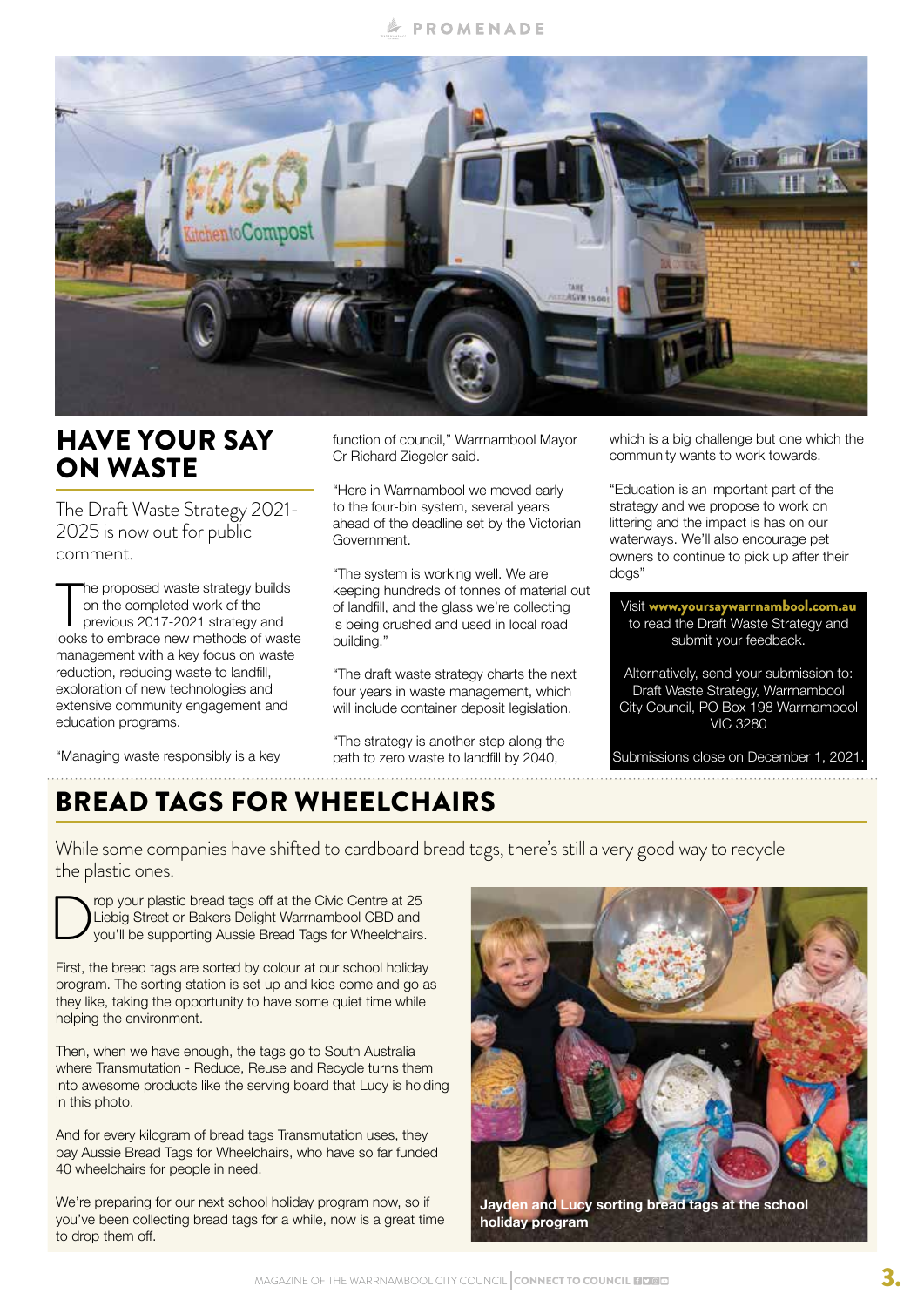#### **A PROMENADE**

The session was delivered in tandem by Council's TravelSmart Officer Nicole Wood along with John Keats and Brooke Pollock from the Warrnambool Police.

For students living on campus, especially for international students who either don't have a driver's licence or face delays in getting one, cycling is the most efficient

Nursing student Mitchell Mon from the Philippines said that she was looking forward to being able to use the free bikes provided by Deakin for students.

"I think it's easier rather than having a car, especially as a student. Rather than paying insurance and gas and for exercise too and to lose weight," she said.

form of transport in many circumstances.

If you ride a bike and you'd like to be part of a project to encourage more people to ride for exercise, transport or fun, please contact Nicole Wood on nwood@ warrnambool.vic.gov.au.

Commerce student David Jaricha from Zimbabwe said he was keen to pick up the healthy habit of cycling once again.

"It's been a while since I've ridden a bike. I used to ride a lot when I was a teenager,"

"I'm just looking to have fun and get some

And a reminder to those dusting off their bikes for summer: one of the best things you can do it to make eye contact at intersections. It's a two way street- cycle, walk and drive with courtesy and respect.

WHEN THE RUBBER (AND GLASS AND PLASTIC) HITS THE ROAD

BIKE SAFETY AT

Council has partnered with Warrnambool Police to promote

Session to introduce or re-introduce<br>students to cycling was held earlier<br>this month and covered road safety,<br>bike maintenance and general riding tips. students to cycling was held earlier this month and covered road safety, bike maintenance and general riding tips.

safe cycling for Deakin's international students.

DEAKIN

Recycled glass, rubber and plastic are being used as part of the Warrnambool City Council's upcoming Road Rehabilitation Program.

ocally recycled glass has been used successfully in<br>Warrnambool since 2020, with road rehabilitation sites this<br>year to also include recycled plastic from old car parts as v<br>as rubber from about 440 old tyres in the asphal ocally recycled glass has been used successfully in Warrnambool since 2020, with road rehabilitation sites this year to also include recycled plastic from old car parts as well seal wearing courses.

Approximately 2km of roads will be rehabilitated over the five week program, which began on October 25.

Roads include Bromfield Street (Botanic – Donovans), Rooneys Road (Braithwaite – Raglan), Hopetoun Road (Macpherson – Crawley) and Walsh Road (Railway – Braithwaite).

The works include full pavement rehabilitation with foamed bitumen stabilisation of the crushed rock base layer and a new asphalt overlay.

he said.

exercise as well."

Warrnambool Mayor Cr Vicki Jellie said that like many Councils in Australia, Warrnambool was looking at new and innovative ways to reduce their environmental impact by finding new uses for old materials.

A different treatment is being used on each road. All will use approved and certified products that meet Council's quality assurance requirements, and Council will be monitoring all four roads going forward to see which treatments works best for local conditions.

> the safety of private swimming pools and spas. The regulations include requirements for owners to register their swimming pools and spas with their local council.

Owners must also have a registered building surveyor or inspector certify the continuing compliance of their safety barrier every four years.

Drowning is the most common cause of preventable death for young children and in Victoria most fatal drownings of young children occur in backyard swimming pools.

For more information visit warrnambool.vic.gov.au/swimmingpools-and-spas

## DEADLINE EXTENDED FOR POOL AND SPA CERTIFICATIONS

Victorians now have more time to get their pool and spa safety barriers inspected and certified as compliant, with the Victorian Government acknowledging the challenges imposed by the coronavirus pandemic.

**M** inister for Planning Richard<br>
Wynne extended the deadline for<br>
pool and spa barrier compliance with their Wynne extended the deadline for owners to lodge certificates of local council, in recognition of the limited opportunity for building inspectors to visit homes during the pandemic.

The first certificate lodgement deadline will be extended from 1 November 2021 to 1 June 2022, with subsequent lodgement deadlines also moved back to June 2023 and June 2024 respectively.

In December 2019 the Government amended the Building Regulations to introduce new requirements to improve



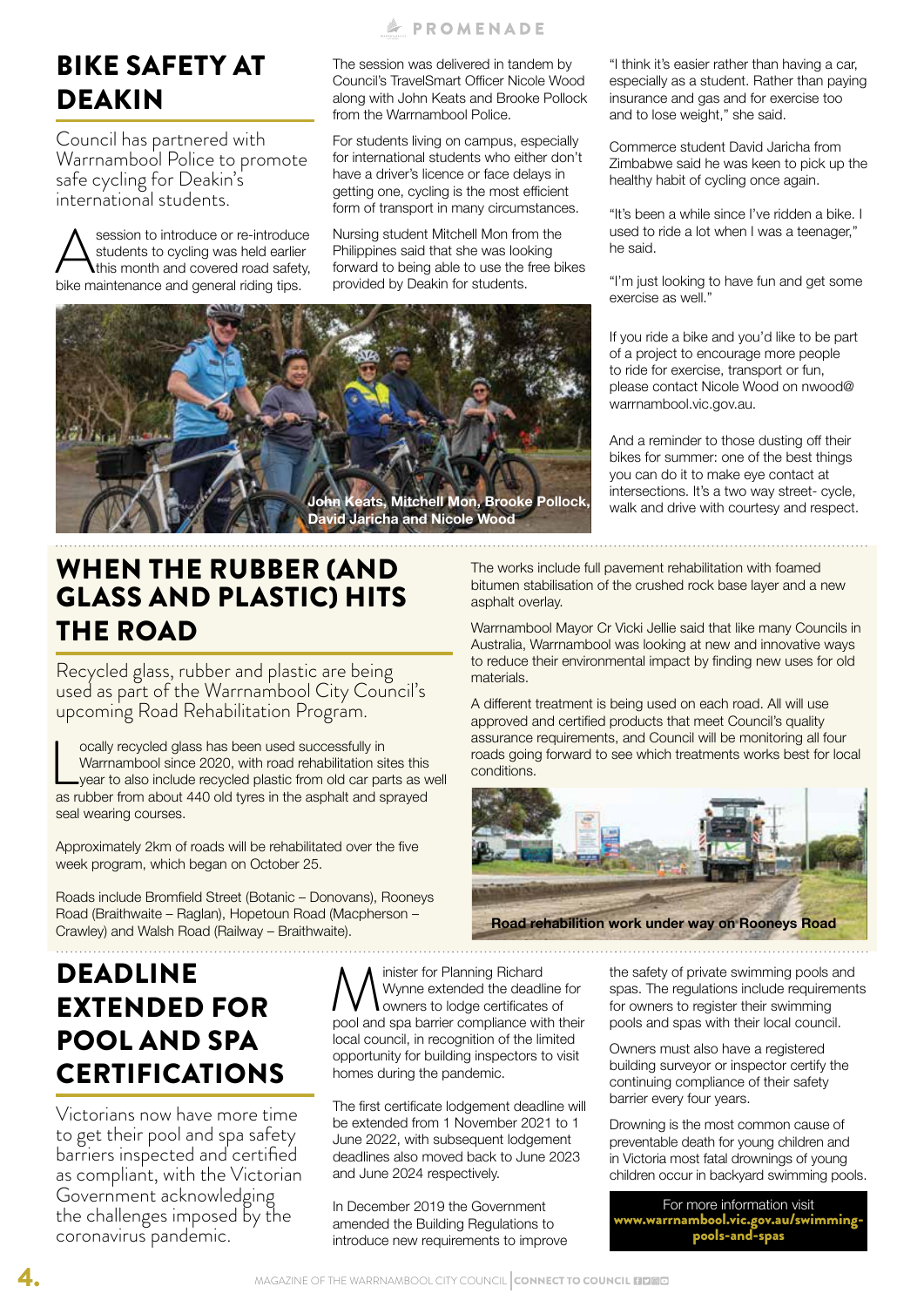#### always the first to jump up and bark if

"Even after she retired to the 'farm', she

## **A PROMENADE**

## **BACK WITH A** BANG ON NYE

Warrnambool's New Year's Eve fireworks are back on.

After a once year hiatus due to<br>COVID-19, the traditional New<br>Year's Eve fireworks display w<br>return to Warrnambool's foreshore. COVID-19, the traditional New Year's Eve fireworks display will return to Warrnambool's foreshore.

"This is great news for locals and visitors to Warrnambool," Warrnambool Mayor Cr Richard Ziegeler said.

"They are a great attraction for everyone and we will once again have them at Lady Bay which means that everyone can enjoy the spectacle with so many great vantage points around the city.

"The fireworks are a brilliant sight over Lady Bay and one of the features that visitors look forward to over summer.

"They contribute to us being a great family destination.

"By the end of the year, fireworks as an outdoor public event are permitted under the COVID recovery roadmap.

"Warrnambool has already topped 90 per cent fully vaccinated and Victoria is soon to reach that mark so we can offer the fireworks with a degree of confidence."

The fireworks will be made of biodegradable materials and were allocated funding in Council's annual events budget.

Owners of pets who react to fireworks are encouraged to keep their pets indoors on New Year's Eve.

There will be a child-friendly fireworks show starting at twilight followed by a second round of fireworks at midnight.

Great viewing points include Lady Bay foreshore, Lake Pertobe, Cannon Hill, Flagstaff Hill and sections of Merri Street footpath.





## END OF AN ERA FOR MAREMMA PROJECT

Warrnambool's beloved penguin protector, Tula, has passed away at the age of 13.

T ula's passing comes five months after that of her sister and fellow Maremma guardian dog Eudy.

The pair were the first dogs specially trained to protect Warrnambool's Little Penguin Colony on Middle Island – a project that has achieved global recognition and was even the inspiration for the feature film Oddball, starring Shane Jacobson.

While Oddball only spent weeks on the island, Tula retired in 2019, having spent eight seasons as the lead guardian.

She remained active in retirement, spending time with the younger dogs, and was an integral part of their training.

Middle Island Penguin Project Dog Handler, Dr Trish Corbett said that Tula was the matriarch of the project and would be deeply missed.

"Tula was the lead guardian. She was there was a threat," she said.

"Tula, together with Eudy, also did an amazing job in training the new generation of guardians.

continued to protect the chickens and train the younger dogs. You couldn't tell her not to work. She lived for it."

Dr Corbett said that Tula had previously had two cruciate ligament surgeries and arthritis.

"She was old and it was her time," she said.

Warrnambool Mayor Cr Richard Ziegeler thanked Tula for everything she has done.

"With the sad passing of Tula, it's the end of an era for one of the world's most innovative conservation projects," he said.

"It's a poignant after note to the recent death of Eudy, Tula's sister.

"The Maremmas are iconic in Warrnambool. Part of the main entrance sign for the city depicts penguins in front of Middle Island under the watchful eye of a Maremma dog and the Middle Island Penguin Project is something that fills the people of Warrnambool with a lot of pride."

Tula's ashes will be scattered along with her sister Eudy's on Middle Island.

To learn more about the Middle Island Maremma Penguin Project visit www.warrnamboolpenguins.com.au.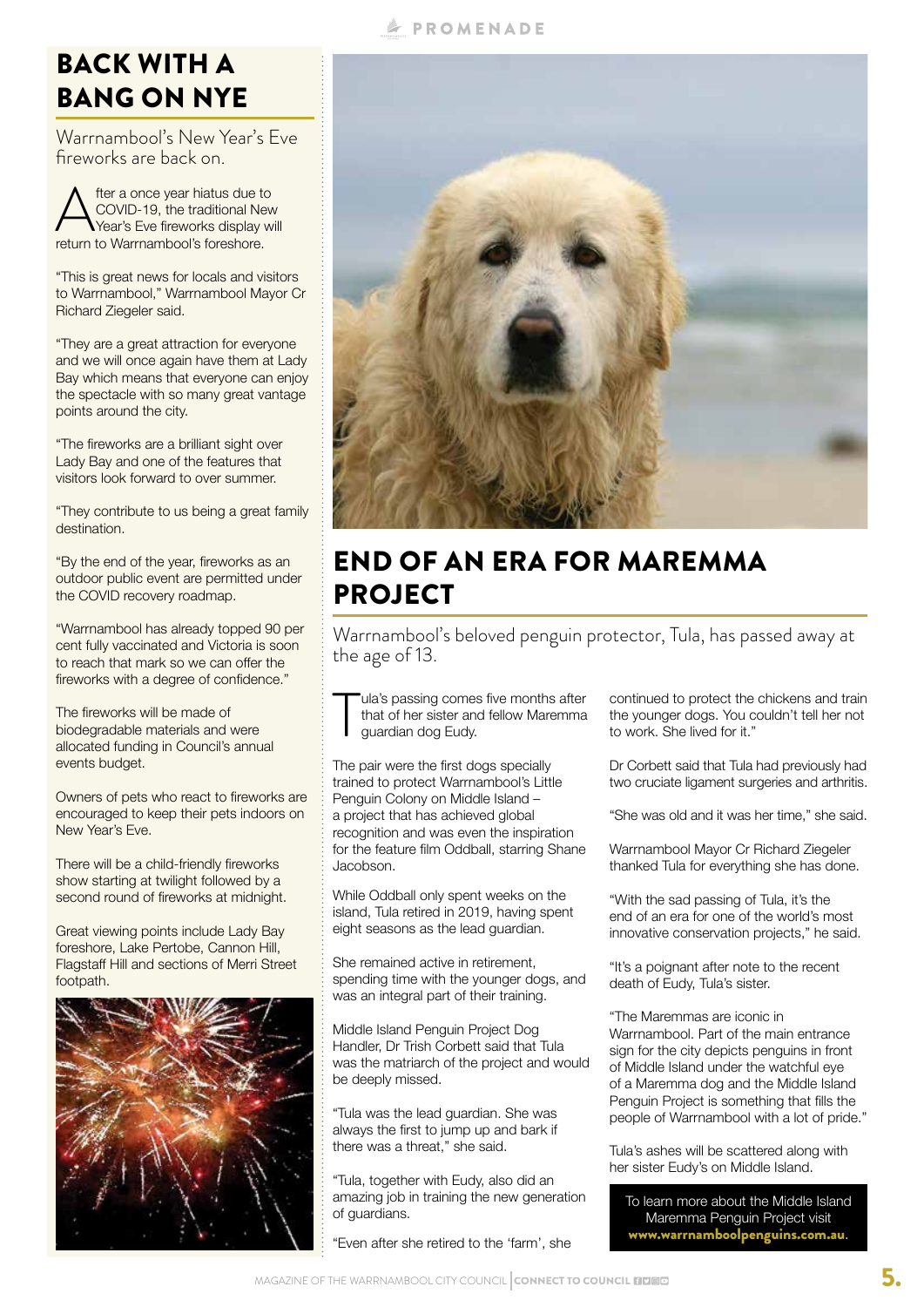## SUPPORT LOCAL THIS SPARKLE **SEASON**

Sparkle season is upon us, so Get Around Warrnambool and kick off your Christmas shopping with a bang on November 26.

tacks of amazing Black Friday specials, late night shopping in the CBD and Gateway Plaza and live street performers.

The lights on the Norfolk Pine at the Civic Green will be turned on as well, officially starting Christmas season in Warrnambool.

So whether it's Christmas shopping, dinner with friends and family or just treating yourself, support local and let's celebrate Warrnambool with a little bit of sparkle.



## WAG FACADE TO TAKE ON A NEW GLOW

The Warrnambool Art Gallery will take on a vibrancy and glow in the coming weeks, when Ballarat artist Ash Keating turns the Liebig Street entrance into a conversation of colour that reflects the sometimes gentle, sometimes intense palette of sunsets in the South West region of Victoria.

Ash's work on the Gallery façade is part of the Wallawar<br>Festival that will be held at WAG from November 26 to<br>December 5. Wallawar is a Peek Woorong word for glo Festival that will be held at WAG from November 26 to December 5. Wallawar is a Peek Woorong word for glow.



## LIGHTHOUSE THEATRE READY TO LAUNCH 2022 **SEASON**

After two COVID-disrupted years, the Lighthouse Theatre is preparing to launch one of its most eagerly anticipated theatre seasons ever.

et's Celebrate Together will be held<br>on December 9, giving audience<br>members the first glimpse at the ho<br>of big shows coming to the Lighthouse et's Celebrate Together will be held on December 9, giving audience members the first glimpse at the host Theatre in 2022.

The night will be filled with experiences



"Ash Keating's action painting Sunset Response will be a dynamic experience as he uses fire extinguishers filled with paint to spray the entrance to the Gallery with colour over five days from 29 November and recreate some of those seemingly impossible colours of the skies and atmospherics of the South West," Warrnambool Art Gallery Director Vanessa Gerrans said.

Ash is well known for his large scale works in public places including Green Square at RMIT and the billboard at the National Gallery of Victoria. For the better part of the past decade, he has been using fire hydrants full of paint to create his splash art works that layer colour rapidly over large surfaces in a spectacular way.

He said that using fire extinguishers allows him to create a large scale abstract expressionist style that has a lot of gravity and pull as the paint descends the surface of the wall. He balances the paint using fire extinguishers filled with water.

"It is about creating immersive painting that reflects the spectacle of nature that we all enjoy but then bringing it into painting. It is quite spontaneous and because it is large scale it is a bit like action painting," he said.

Ash's large scale facade painting takes place from Monday 29 November (painting times will be weather-dependent). Those who would like to watch him at work, should keep an eye on the Gallery.

For more information about other events included in the Wallawar Festival visit www.thewag.com.au

> we've missed the most – surrounded by friends, enjoying a relaxed refreshment whilst watching our imaginations and experiences come to life on stage.

The event will also include a performance by virtuoso violinist Roy Theaker and his dymamic six-piece band.

The ensemble will take you on a journey through the world of music, featuring exciting takes on all your favourite rock, pop, funky disco, movie and classical crossover songs in a show that is thoughtfully weaved around recollections, observations and anecdotes of Roy's life in the crazy world of music. He's even shared the stage with Hugh Jackman!

Tickets are only \$5 each – so be quick before they sell out! Bookings can be made at www.lighthousetheatre.com.au or 5559 4999.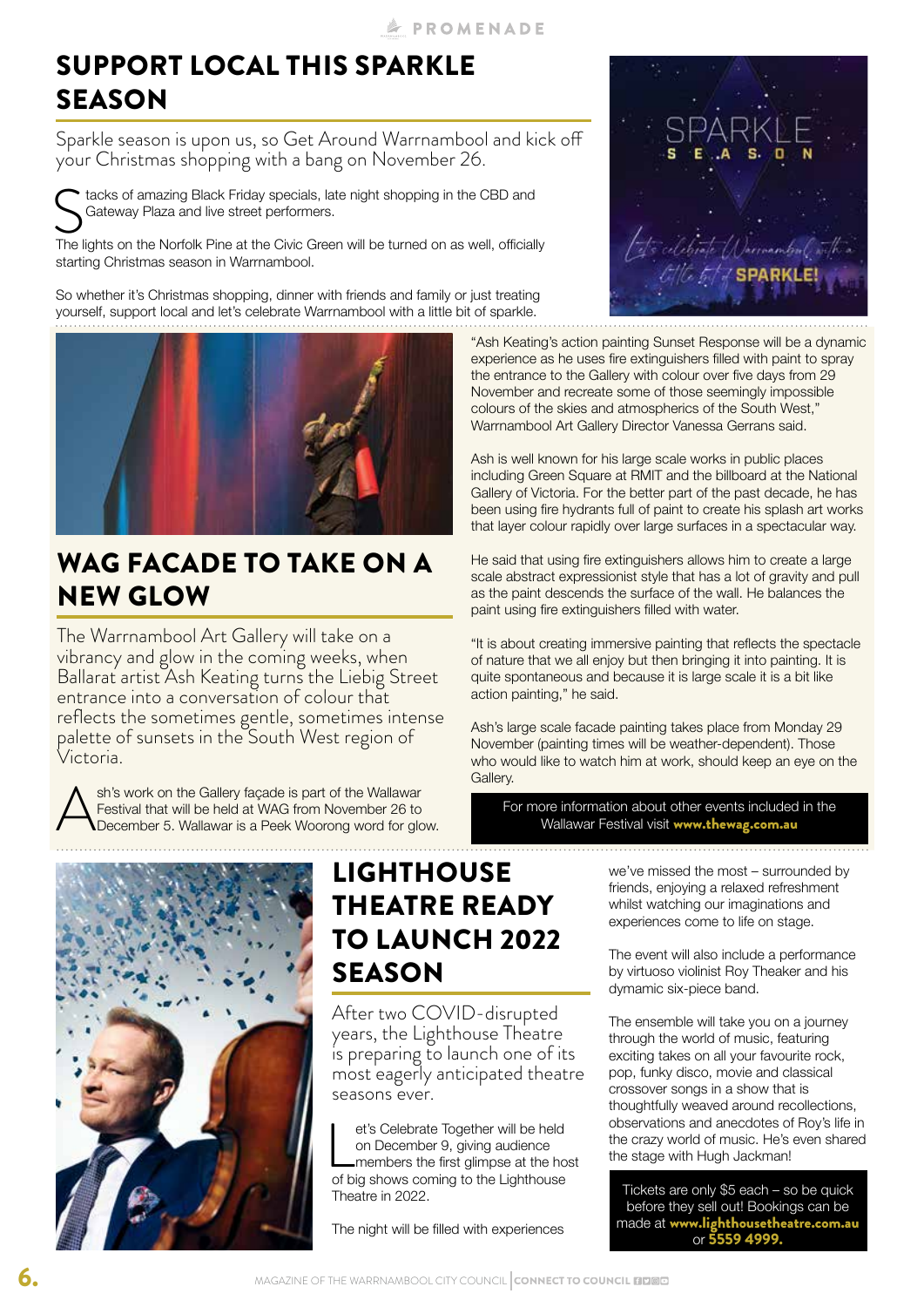

## CELEBRAGE

The Celebrage Seniors Festival is an event to honour seniors in Warrnambool.

This month-long festival includes an array of events, activities and entertainment for a<br>seniors.<br>All events are free to attend, but numbers are limited. To book your place at the Celebrage his month-long festival includes an array of events, activities and entertainment for all seniors.

Launch contact Archie at 5559 4920. For events held at the Library call 5559 4990.

#### Celebrage Launch **December 5, 1pm-5pm Warrnambool Art Gallery**

Join Bernie Opperman and others for a live music concert of beautiful music played for your listening pleasure. Local nominees for the Victorian Senior of the Year Award for 2021 will be introduced and their community contributions acknowledged and celebrated.

Then from 3pm, dress in your best golden, glowing attire and dance-off with Zumba, Swing and Line-dancing groups.

Connecting Through Social Media **9.30am-11am**

## **Warrnambool Library**

Book in for a computer information session with library staff aimed at getting you up and running on social media.

#### Grandparents Storytime **December 8, 10am-11am**

**Warrnambool Library** Suitable for  $3 - 6$  year olds and their special "older person". Enjoy listening to a dedicated storytelling session followed by a creative activity.

#### Exploring our Past - FJ Stories **December 9, 2pm-3pm Warrnambool Library**

The Fletcher Jones – Stories from our Community Project reps will be in the library to share some of the stories and history of "FJs" and its ongoing relationship with the community.

Learn How to Edit Photos

#### **December 13, 9.30am-10.30am Warrnambool Library**

All those holiday photos building up on your digital device? Our Computer Connected support staff can help you get the best out of your photos and to get them slideshow ready.

#### Lifestyle and Learning - Warrnambool Community Garden

#### **December 14, 2pm-3pm Warrnambool Library**

The Warrnambool Community Garden is not only a space for growing and sharing food, but also for social and community activities and for networking and friendship. Learn about what goes on at the Garden, and how you can be involved.

#### Inter-Generational Board Game Night

#### **December 17, 5pm-6pm Warrnambool Library**

Family members, neighbours, friends, come along in your competing age groups – kids, parents, grandparents, for a fun evening of inter-generational competition. 

## PHYLLIS STILL AT HOME AT 105, WITH A LITTLE HELP

The South West Coast's oldest enrolled voter still lives in her own home, with the support of her family and Council's Home and Community Care services.



**Phyllis Hartley celebrates her 105th birthday with her daughter in-law Pat Hartley and respite carer Jeanette Brooks**

**Phyllis Hartley was born in Woolsthorpe in 1916, was a** child during the Spanish Flu pandemic, worked at the Warrnambool Woollen Mills to support the World War and is still going strong despite the restrictions COVID-19 h child during the Spanish Flu pandemic, worked at the Warrnambool Woollen Mills to support the World War II effort and is still going strong despite the restrictions COVID-19 has placed on everyone.

Respite carer Jeanette Brooks said that she has been seeing Phyllis on a weekly basis for 16 years, and while COVID-19 changed their visits for a time, she was still able to see Phyllis weekly even throughout the height of the pandemic.

"It put a stop to me taking her out every Tuesday, but I could still help," she said.

"16 years is the longest time I've looked after anyone, and Phyll says I'm not allowed to retire yet!"

Phyllis also receives a fortnightly visit from Council's Home Care service, which helps with household jobs and cleaning.

"I wouldn't get by without a little bit of help," she said.

"If the service is there, you take advantage of it."

And the secret to living to 105?

"Walk a lot, eat all your vegetables and mind your own business and you won't get into any trouble."

To find out more about Council services to help you or a loved one continue to live independently at home visit www.warrnambool.vic.gov.au/home-and-community-services or call 5559 4800.